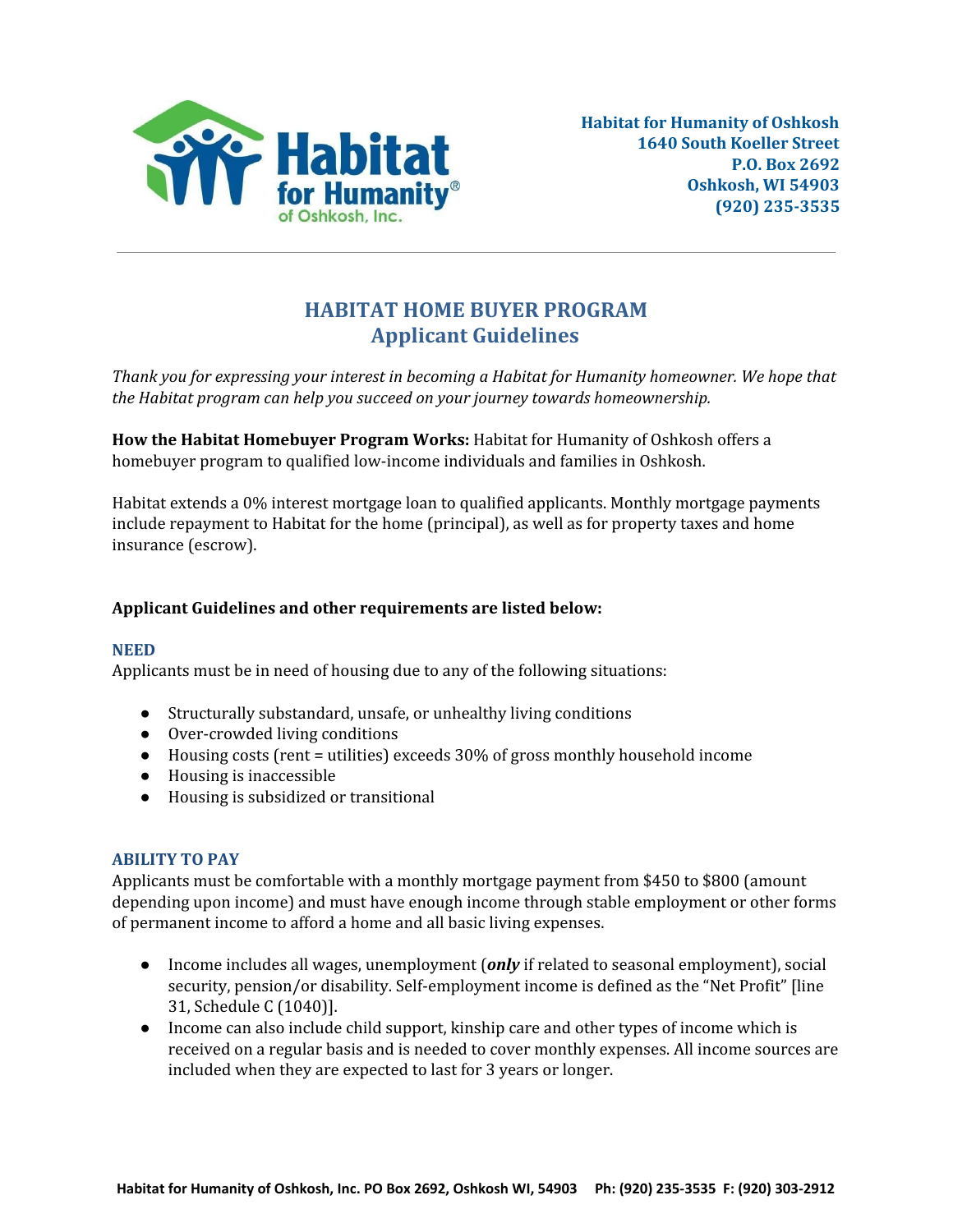| <b>Family Size</b>      | <b>Minimum</b> | <b>Maximum</b> |
|-------------------------|----------------|----------------|
| $\mathbf 1$             | \$16,450       | \$32,880       |
| $\overline{2}$          | \$18,800       | \$37,560       |
| $\mathbf{3}$            | \$21,150       | \$42,240       |
| $\overline{\mathbf{4}}$ | \$23,450       | \$46,920       |
| 5                       | \$25,350       | \$50,700       |
| 6                       | \$27,250       | \$54,480       |
| $\overline{7}$          | \$29,100       | \$58,200       |
| 8                       | \$31,000       | \$61,980       |

**2020 Income Guidelines** are based on family size. Your gross annual income must be at or above the minimum and at or below the maximum.

Applicant's credit history does not need to be perfect. Many applicants have some debt. It is important for applicants to know how much is owed for the total amount of debt to be manageable.

- All collection debt must have proof of active payment plans or be paid in full
- Judgments for money must be satisfied [Go to CCAP Wisconsin Circuit Court Access at wcca.wicourts.gov]
- Bankruptcy or foreclosure must have been satisfied for at least 2 years
- Applicants may obtain a free copy of their credit report to ensure all credit is reported accurately at [www.annualcreditreport.com](http://www.annualcreditreport.com/).

#### **WILLINGNESS TO PARTNER**

Applicants must be willing to work in partnership with Habitat to ensure positive and active involvement in the Homebuyer Program. Applicants must be willing to complete 250 to 500 hours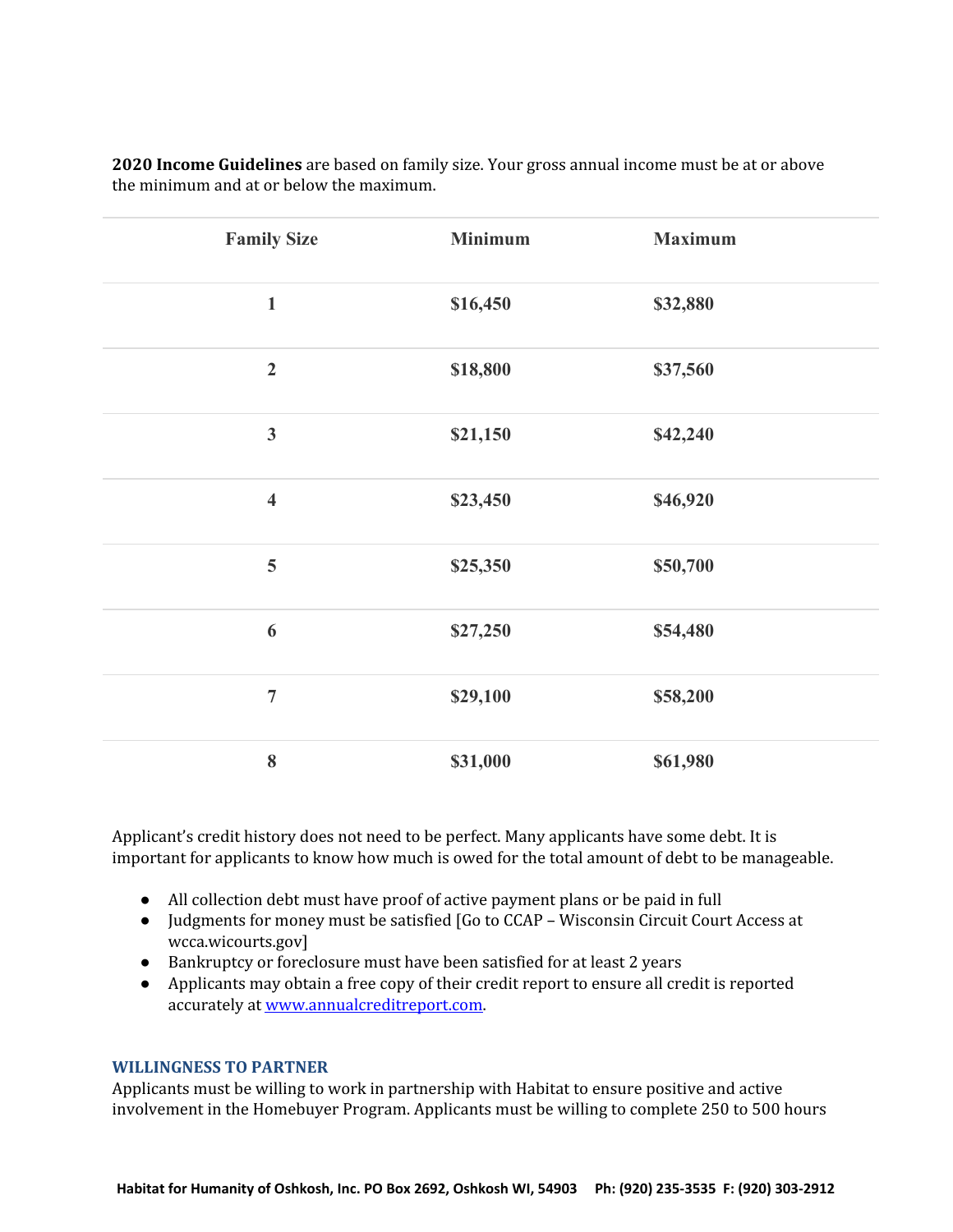of "Sweat Equity" by attending classes and workshops, working at the Habitat ReStore, participating in Habitat or ReStore events and building on other homes as well as their own.

\*Accommodations for health and employment issues will be made on a case by case basis.

# **ADDITIONAL APPLICANT REQUIREMENTS**

- Applicant(s) must be US Citizen or permanent resident.
- Applicant(s) must have a median credit score of  $526$  or higher.
- Married couples must apply jointly since Wisconsin is a marital property state.
- All adult household members (over 18) must sign a general release for a background check and other verification necessary to determine eligibility.
- All adult household members (over 18) must comply with sweat equity requirements unless they are a full-time student.
- *●* All adult household members (over 18) must have a criminal background check clear of recent and/or serious convictions as determined by Habitat staff on a case by case basis. *\*Habitat is unable to serve applicants if any household member is a registered sex offender.*

### **HOW TO APPLY**

### **Pre-application steps to complete:**

- Obtain a pre-application
	- Online at [habitatoshkosh.org/home-buyer-program/](http://habitatoshkosh.org/home-buyer-program/)
	- Request to receive by mail or email (920) 235-3535 or [apply@habitatoshkosh.org](http://apply@habitatoshkosh.org/)
	- At the ReStore located at 1640 S. Koeller Street, Oshkosh *\*Pre-applications are only available through mail or email due to current COVID-19 guidelines.*
- Submit the completed pre-application **AND** \$20 pre-application fee made payable to **"Habitat"** (personal check, money order or cashier's check only – no cash please). **\****Pre-application fee must be submitted with pre-application and is non-refundable by mail to***: P.O. Box 2692 Oshkosh, WI 54903.**



Thank you for your interest. Please contact us with any questions. I hope to hear from you soon!

Sincerely,

**Elizabeth Last**